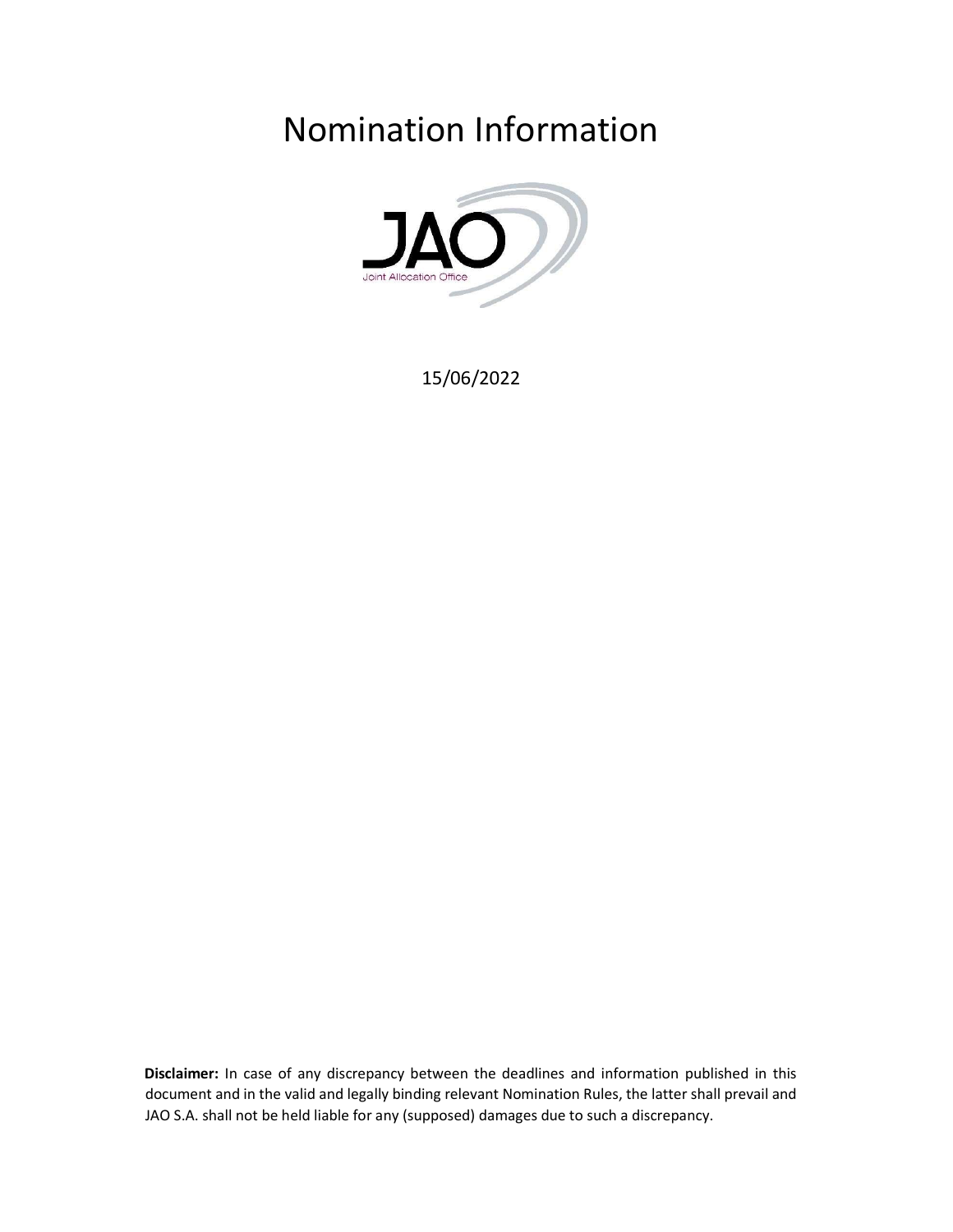### Section 1

## Relevant national regulations and/or agreements for nomination needed with the concerned TSOs or other legal entities depending on the relevant national legislation to be entitled to nominate the allocated Transmission Rights

| Per country<br>and TSO/IC | <b>Information</b>                                                                                                                                                                                                                                                                                            |
|---------------------------|---------------------------------------------------------------------------------------------------------------------------------------------------------------------------------------------------------------------------------------------------------------------------------------------------------------|
| AT                        | Two Datenübermittlungsverträge with APG and a BGV-Vertrag with APCS which<br>together result in a valid Genehmigungsbescheid from Energie-Control Austria                                                                                                                                                     |
|                           | See: http://www.apcs.at/en/registration                                                                                                                                                                                                                                                                       |
| BE                        | <b>BRP</b> contract<br>See:<br>https://www.elia.be/en/customers/customer-tools-<br>andextranet/nominations<br>https://www.elia.be/en/electricity-market-and-system/role-of-brp<br>https://www.elia.be/en/electricity-market-and-system/role-of-<br>٠<br>brp/howto-become-a-brp                                |
| <b>BG</b>                 | Must be registered at the power market with "active" status, in accordance with<br>the Electricity trading Rules and must have a valid balancing contract.<br>See: http://www.eso.bg/?did=114                                                                                                                 |
| <b>CH</b>                 | <b>Balance Group Contract with Swissgrid</b><br>See:<br>https://www.swissgrid.ch/en/home/customers/topics/bgm/bg-list/bgactive.html<br>https://www.swissgrid.ch/en/home/customers/topics/legalsystem.html#balance-<br>groups                                                                                  |
| CZ                        | A valid and effective "Framework Agreement on Cross-Border Transmission of<br>Electricity through the Transmission System in the Czech Republic"<br>See: https://www.ceps.cz/en/useful-documents<br>CEE Nomination Rules: http://www.jao.eu/support/resourcecenter/overview,<br>Section "3. Nomination rules" |
| DE<br>(50Hertz)           | A valid and effective balancing contract (Bilanzkreisvertrag) with 50Hertz<br><b>Transmission GmbH</b><br>CEE Nomination Rules: http://www.jao.eu/resource-center/nomination-rules                                                                                                                            |
| DE<br>(Amprion)           | Bilanzkreisvertrag with Amprion                                                                                                                                                                                                                                                                               |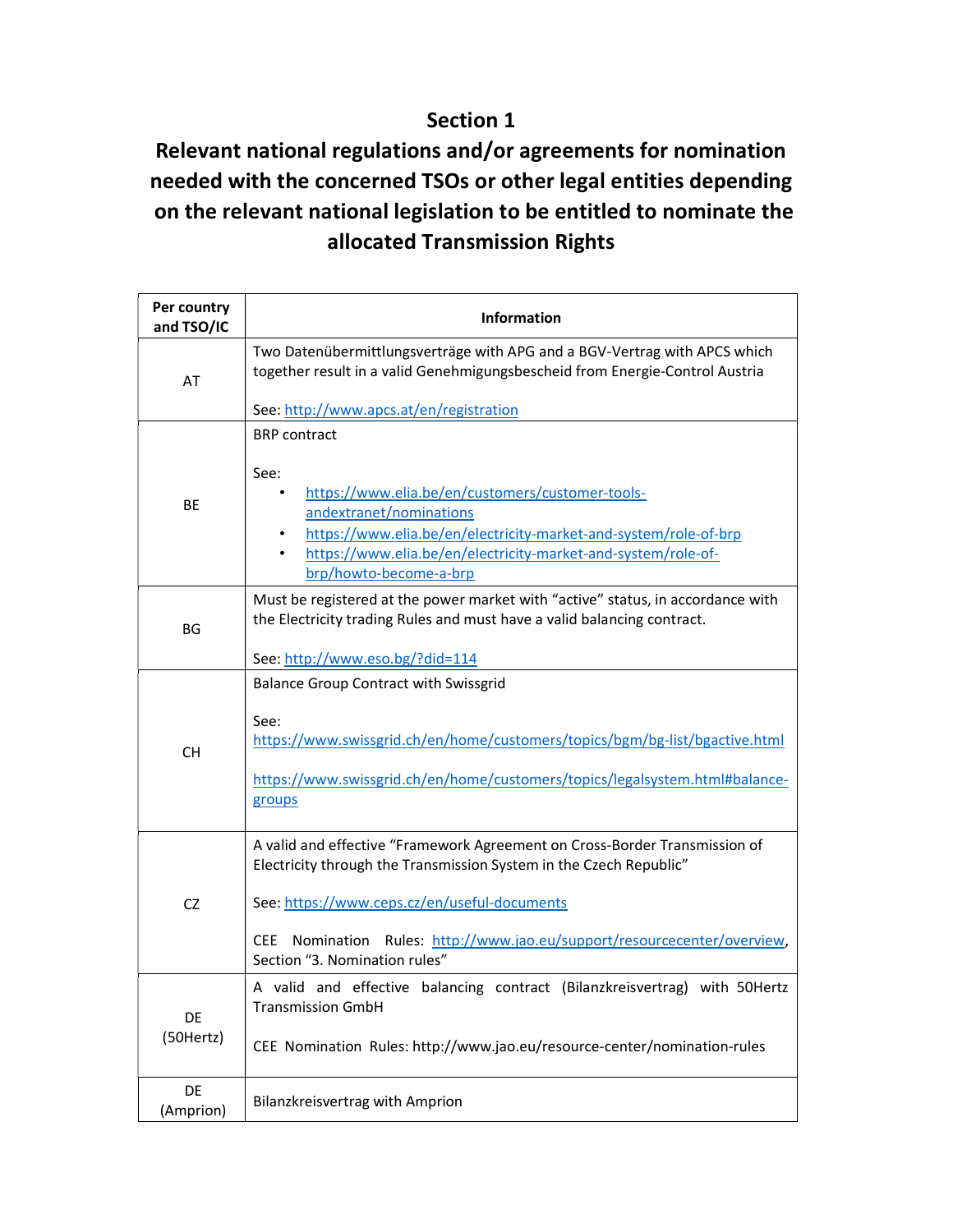| Per country<br>and TSO/IC | <b>Information</b>                                                                                                                                                                                                                           |
|---------------------------|----------------------------------------------------------------------------------------------------------------------------------------------------------------------------------------------------------------------------------------------|
| DE                        | A valid and effective balancing contract (Bilanzkreisvertrag) with TENNET TSO<br>GmbH                                                                                                                                                        |
| (TenneT DE)               | CEE Nomination Rules: http://www.jao.eu/resource-center/nomination-rules                                                                                                                                                                     |
| DE<br>(TransnetBW)        | Bilanzkreisvertrag with TransnetBW                                                                                                                                                                                                           |
|                           | Balance responsible contact with Energinet.dk                                                                                                                                                                                                |
| DK                        | See: https://en.energinet.dk/Electricity/New-player/How-to-become-a-<br>balanceresponsible-party                                                                                                                                             |
|                           | Certificado del Operador del Sistema-Sujeto del Mercado issued by REE                                                                                                                                                                        |
| ES                        | See: https://www.ree.es/es/actividades/operacion-del-<br>sistemaelectrico/procedimientos-de-operacion                                                                                                                                        |
|                           | Import/Export Rules with RTE                                                                                                                                                                                                                 |
| <b>FR</b>                 | See:<br>https://www.services-rte.com/fr/decouvrez-nos-offres-de-services/accedez-<br>auxinterconnexions.html (FR)                                                                                                                            |
|                           | https://www.services-rte.com/en/learn-more-about-our-services/access-<br>tofrench-interconnections.html (EN)                                                                                                                                 |
|                           | GB Market: https://www.ofgem.gov.uk/licences-industry-codes-and-<br>standards/industrycodes/electricity-codes/grid-code                                                                                                                      |
| GB<br>(BritNed)           | NL Market:<br>Programmaverantwoordelijkheid overeenkomst with TenneT TSO B.V. See:<br>https://www.acm.nl/nl/onderwerpen/energie/codes-energie/overzicht-codes-<br>energie/                                                                   |
|                           | Channel:<br>https://www.acm.nl/nl/publicaties/goedkeuring-gewijzigde-<br>nominatieregelsfysieke-transmissierechten-britned-fca-verordening                                                                                                   |
|                           | <b>GB Market:</b><br>NGESO: Accession to the Use of System Interconnector Agreement with National<br>Grid Electricity System Operator (NGESO) and the Framework Agreement<br>established under the Connection and Use of System Code (CUSC). |
| GB<br>(Eleclink)          | Register ElecLink Interconnector Balancing Mechanism (BM) Units with NGESO.                                                                                                                                                                  |
|                           | See:<br>https://www.nationalgrideso.com/industry-information/codes/connection-and-<br>use-system-code-cusc                                                                                                                                   |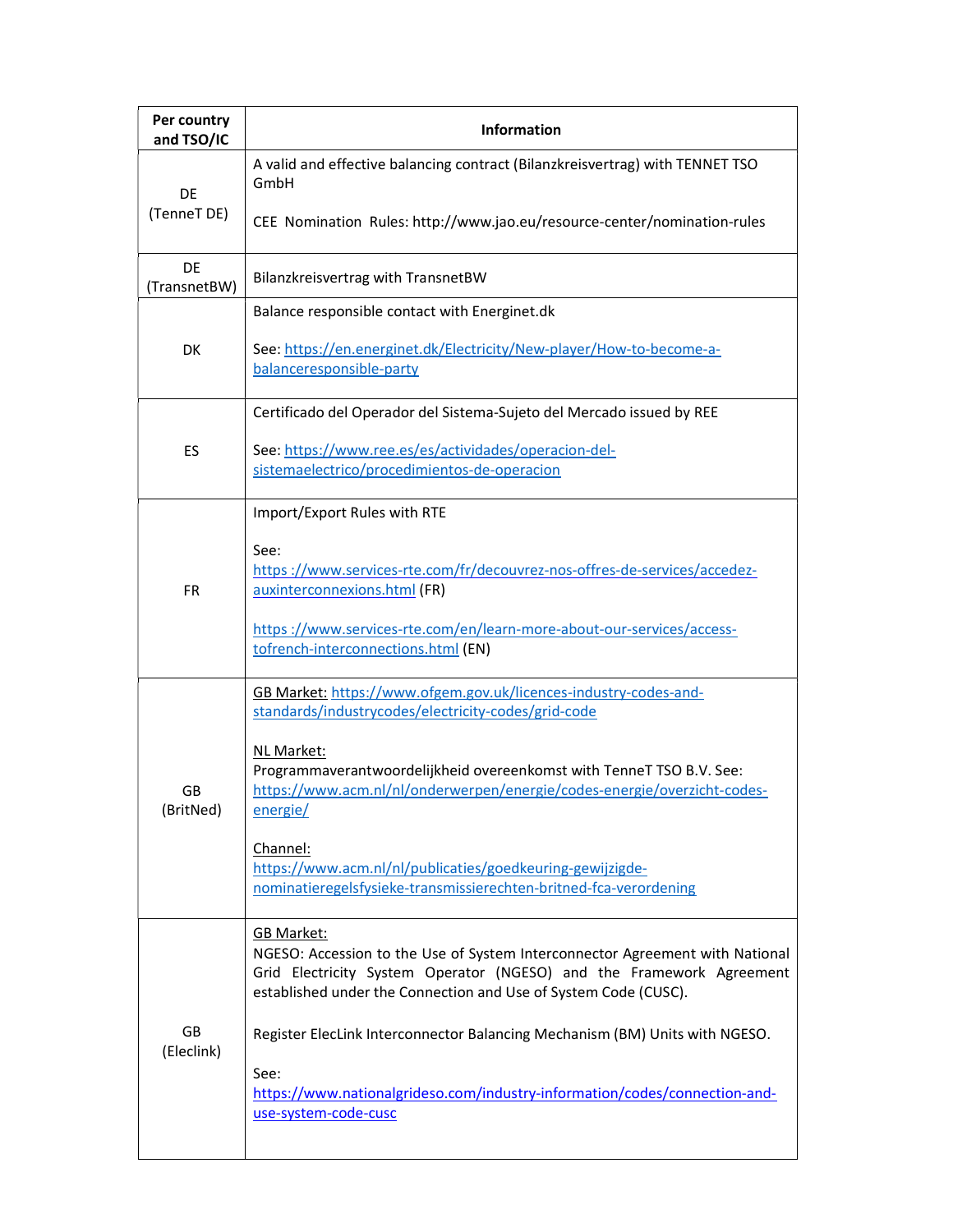| Per country<br>and TSO/IC | <b>Information</b>                                                                                                                                                                                                                                                                                                                                                                                                                                                                                                                                                                                                                                                                                                                                             |  |  |  |  |  |
|---------------------------|----------------------------------------------------------------------------------------------------------------------------------------------------------------------------------------------------------------------------------------------------------------------------------------------------------------------------------------------------------------------------------------------------------------------------------------------------------------------------------------------------------------------------------------------------------------------------------------------------------------------------------------------------------------------------------------------------------------------------------------------------------------|--|--|--|--|--|
|                           | Elexon - Accede to the BSC Accession Agreement as defined in the Balancing and<br>Settlement Code (BSC).                                                                                                                                                                                                                                                                                                                                                                                                                                                                                                                                                                                                                                                       |  |  |  |  |  |
|                           | Register ElecLink Interconnector Balancing Mechanism (BM) Units with Elexon.                                                                                                                                                                                                                                                                                                                                                                                                                                                                                                                                                                                                                                                                                   |  |  |  |  |  |
|                           | See:<br>https://www.elexon.co.uk/reference/market-entry/market-entry-flow-diagram-<br>interconnector-user/                                                                                                                                                                                                                                                                                                                                                                                                                                                                                                                                                                                                                                                     |  |  |  |  |  |
|                           | <b>FR Market:</b><br>Sign up as a Balancing Responsible Part (BRP) in France with RTE.                                                                                                                                                                                                                                                                                                                                                                                                                                                                                                                                                                                                                                                                         |  |  |  |  |  |
|                           | Sign the Import/Export Rules with RTE adding ElecLink transactions to the BRP<br>perimeter.                                                                                                                                                                                                                                                                                                                                                                                                                                                                                                                                                                                                                                                                    |  |  |  |  |  |
|                           | See:<br>https://www.services-rte.com/fr/decouvrez-nos-offres-de-services/accedez-<br>auxinterconnexions.html (FR)                                                                                                                                                                                                                                                                                                                                                                                                                                                                                                                                                                                                                                              |  |  |  |  |  |
|                           | https://www.services-rte.com/en/learn-more-about-our-services/access-<br>tofrench-interconnections.html (EN)                                                                                                                                                                                                                                                                                                                                                                                                                                                                                                                                                                                                                                                   |  |  |  |  |  |
|                           | ElecLink specific:<br>Complete and sign the ElecLink Nomination Participation Agreement,<br>incorporating ElecLink Nomination rules and ElecLink Information System Rules<br>for Neptune.                                                                                                                                                                                                                                                                                                                                                                                                                                                                                                                                                                      |  |  |  |  |  |
|                           | ElecLink registration guide can be found here:<br>https://www.eleclink.co.uk/customers-registration.php<br>Other information can be found on ElecLink website:<br>https://www.eleclink.co.uk/                                                                                                                                                                                                                                                                                                                                                                                                                                                                                                                                                                  |  |  |  |  |  |
| GB (Nemo<br>Link)         | -Accession to the Use of System Interconnector Agreement with National Grid<br>Electricity System Operator (NGESO) and the Framework Agreement<br>established under the Connection and Use of System Code (CUSC); and<br>-Accession to the Framework agreement as defined in the Balancing and<br>Settlement Code (BSC) together with full details of the Production and<br>Consumption Interconnector BM Units registered to the Registered<br>Participant under the BSC<br>-Accession to a Nomination Participation Agreement with the relevant<br>Interconnector TSO<br>-Further registration information can be found here:<br>https://www.nemolink.co.uk/publications/#registration-documents<br>-Other information can be found on the Nemo Link website |  |  |  |  |  |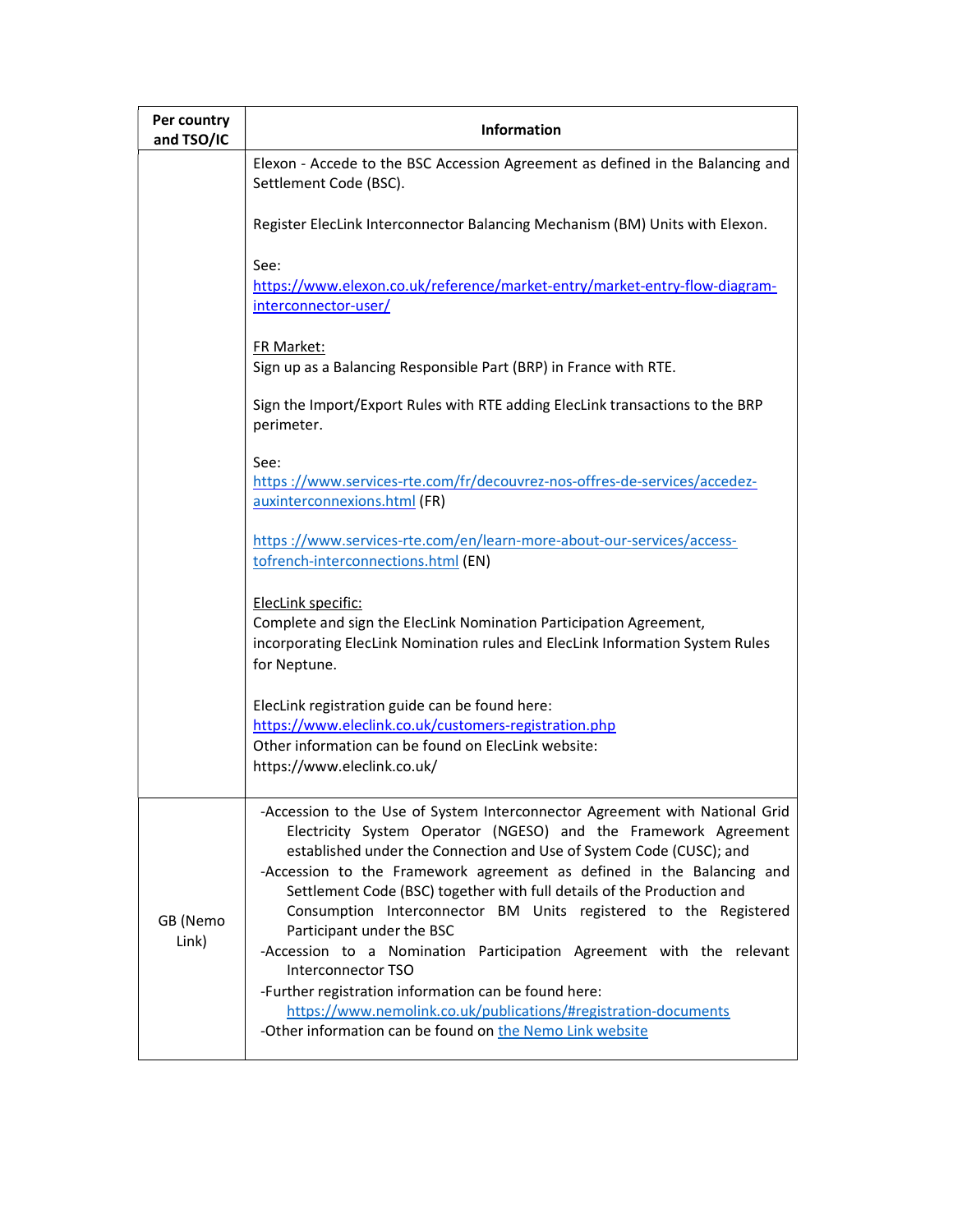| Per country<br>and TSO/IC | <b>Information</b>                                                                                                                                                                                                                                                                                                                                                                                                                                                                                                                                        |  |  |  |  |  |
|---------------------------|-----------------------------------------------------------------------------------------------------------------------------------------------------------------------------------------------------------------------------------------------------------------------------------------------------------------------------------------------------------------------------------------------------------------------------------------------------------------------------------------------------------------------------------------------------------|--|--|--|--|--|
| GB<br>(NGIC)              | Registration with Elexon as an Interconnector User<br>i.<br>Valid use of System Application and CUSC Accession Agreement<br>ii.<br>Valid Balancing & Mechanism Units (BMUs) iv. Further information can<br>iii.<br>be found here:<br>http://ifa1interconnector.com/media/1196/registration-guide-for-<br>newcustomers october2019 version-10.pdf                                                                                                                                                                                                          |  |  |  |  |  |
| GR                        | Transmission System Transactions Contract with IPTO and a Day Ahead Energy<br>Transactions Contract with HEnEx (Hellenic Energy Exchange S.A.)                                                                                                                                                                                                                                                                                                                                                                                                            |  |  |  |  |  |
| HU                        | A valid and effective balancing contract with MAVIR or membership of a<br>Hungarian balance-group and a valid and effective system usage contract<br>See: http://www.mavir.hu/web/mavir-en/auction-specification<br>CEE Nomination Rules: http://www.jao.eu/resource-center/nomination-rules                                                                                                                                                                                                                                                              |  |  |  |  |  |
| HR                        | A valid and effective balancing energy contract signed with HOPS and valid<br>Agreement on Regulation of Relations on Electricity Market signed with Croatian<br>Energy Market Operator (HROTE) (Auction Participant has to be recognized as<br>Balance responsible party in Croatia)                                                                                                                                                                                                                                                                     |  |  |  |  |  |
| IT                        | Contratto di Dispacciamento with TERNA and Congestion Management Rules on<br>Italian Interconnections with TERNA                                                                                                                                                                                                                                                                                                                                                                                                                                          |  |  |  |  |  |
| <b>NL</b>                 | Acknowledgement as Balancing Responsible Party by TenneT TSO B.V.;<br>application form available via:<br>https://www.tennet.eu/electricity-market/dutch-market/balancing-responsibility                                                                                                                                                                                                                                                                                                                                                                   |  |  |  |  |  |
| <b>NO</b>                 | To access the Norwegian wholesale market for electrical power both a<br>valid Balance Agreement with Statnett and a valid Imbalance Settlement<br>Agreement with eSett Oy is required. See:<br>https://www.esett.com/wp-content/uploads/2019/04/eSett-<br>guidelinesfor-new-BRPs.pdf<br>BRP need to comply with Statnett FOS (Forskrifter for Systemansvar,<br>english: Regulations for the System Responsibility),<br>Rules for reporting of nominations (due to SA) to Statnett (will be<br>implemented with MNA implementation on NordLink and NorNed) |  |  |  |  |  |
| PL                        | A valid and effective Agreement for Rendering Electric Energy Transmission<br><b>Services</b><br>See: https://www.pse.pl/documents/20182/da4246f6-4ae9-40e2-<br>96269307d1593c02<br>CEE Nomination Rules: http://www.jao.eu/resource-center/nomination-rules                                                                                                                                                                                                                                                                                              |  |  |  |  |  |
| <b>RO</b>                 | A valid and effective balancing contract with Transelectrica or membership of a<br>Romanian balance-group and a valid and effective system usage contract<br>See: http://www.transelectrica.ro/en/web/tel/piata-alocare-capacitati                                                                                                                                                                                                                                                                                                                        |  |  |  |  |  |
| <b>RS</b>                 | A valid and effective balancing energy contract signed with EMS (Market<br>Participant has to be recognized as Balance responsible party in Serbia)                                                                                                                                                                                                                                                                                                                                                                                                       |  |  |  |  |  |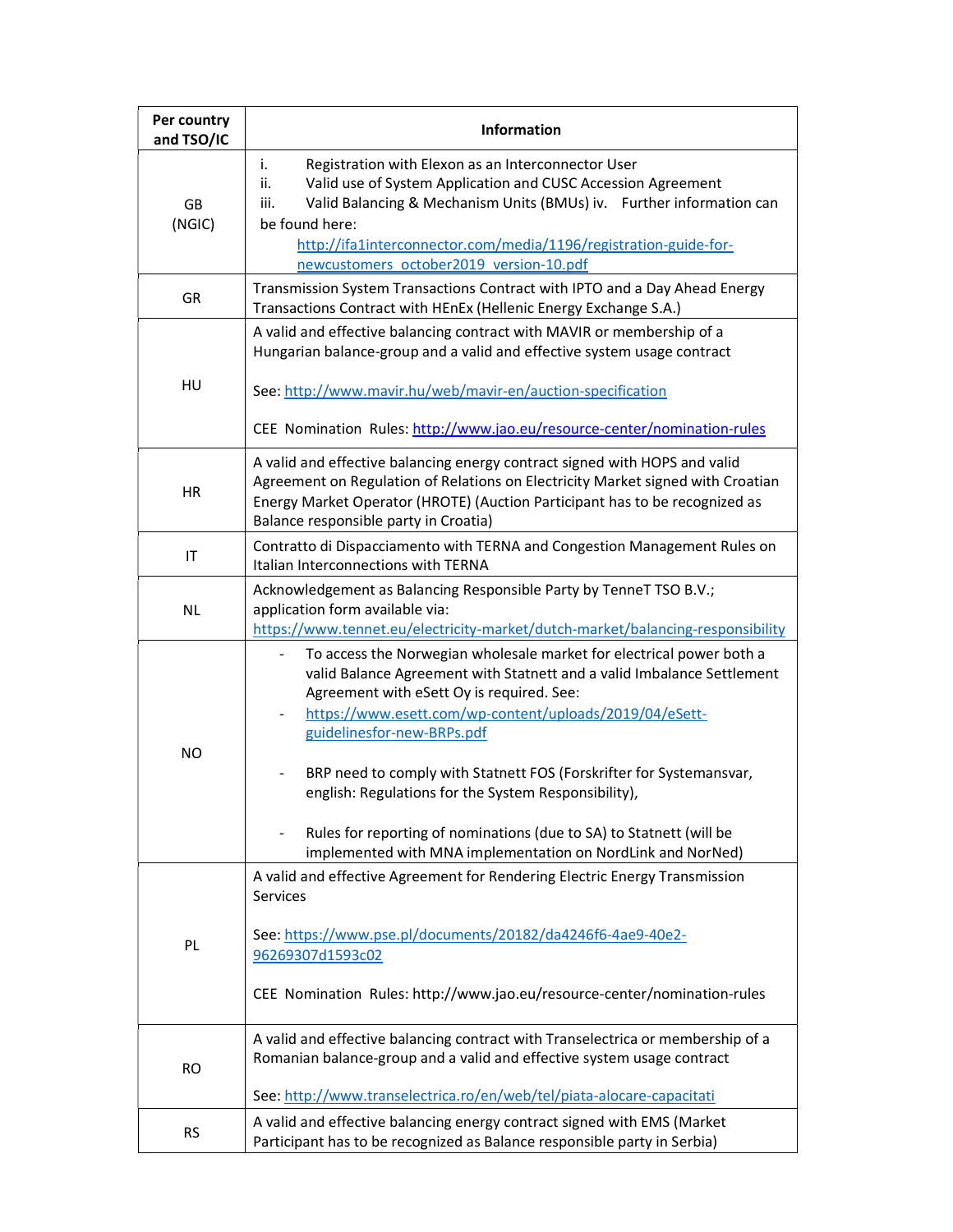| Per country<br>and TSO/IC | <b>Information</b>                                                                                                                                                                                 |
|---------------------------|----------------------------------------------------------------------------------------------------------------------------------------------------------------------------------------------------|
| SI                        | A Balance Group Contract signed with Slovenian Market Operator or Contract for<br>settlement of imbalances with the Balance Responsible Party in Slovenia.                                         |
|                           | A valid and effective "Framework Agreement on Electricity Transmission through<br>Connecting Lines" with SEPS, "Agreement on Settlement of Imbalances" with<br>OKTE (Slovak Market Operator).      |
| SK                        | See: Slovak electricity transmission system, Plc. (sepsas.sk)<br>https://www.okte.sk/en/imbalance-settlement/contracts<br>CEE Nomination Rules: http://www.jao.eu/resource-center/nomination-rules |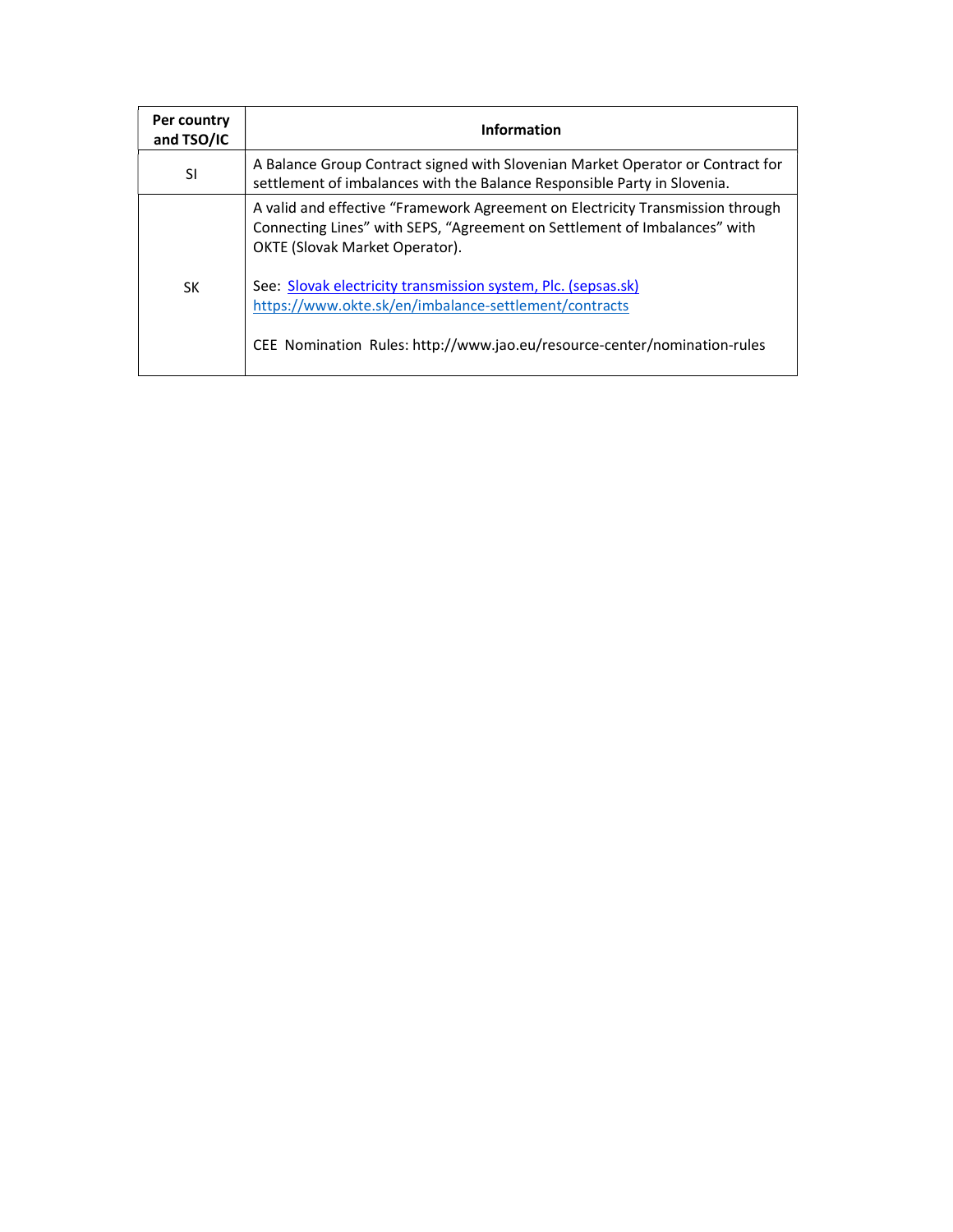## Section 2

# Nomination principles applicable on one or more borders serviced by JAO

| <b>Type of</b><br>nomination | Principle<br><b>Diagram</b>                                                                                                                                                                                 |                                                                                                                                                                                                                 |
|------------------------------|-------------------------------------------------------------------------------------------------------------------------------------------------------------------------------------------------------------|-----------------------------------------------------------------------------------------------------------------------------------------------------------------------------------------------------------------|
| A to A                       | The Participant A shall be the<br>eligible person to nominate on<br>both sides of the concerned<br>TSO Border.                                                                                              | Eligible person<br>Eligible person<br>Participant A<br>on exporting side<br>on importing side<br>Participant A<br>Participant A                                                                                 |
| A to B                       | The Participant A may appoint<br>one legal entity B as eligible<br>person on the importing side<br>of the concerned Border.                                                                                 | <b>Participant A</b><br>Eligible person<br>Eligible person<br>on exporting side<br>on importing side<br>Participant A<br><b>ITR B</b>                                                                           |
| B to A                       | The Participant A may appoint<br>one legal entity B as eligible<br>person on the exporting side of<br>the concerned Border.                                                                                 | <b>Participant A</b><br>Eligible person<br>Eligible person<br>on exporting side<br>on importing side<br><b>ITRB</b><br>Participant A                                                                            |
| A to N                       | The Participant A may appoint<br>several legal entities N as<br>eligible persons on the<br>importing side of the<br>concerned Border.                                                                       | Eligible person<br>Participant A<br>Eligible person<br>on importing side<br>on exporting side<br>ITR <sub>1</sub><br>ITR <sub>2</sub><br>Participant A<br>ITR <sub>3</sub><br><b>ITRA</b><br><b>ITRN</b>        |
| N to A                       | The Participant A may appoint<br>several legal entities N as<br>eligible persons on the<br>exporting side of the<br>concerned Border.                                                                       | Eligible person<br><b>Participant A</b><br>Eligible person<br>on exporting side<br>on importing side<br>ITR <sub>3</sub><br>Participant A<br>ITR <sub>2</sub><br>JTR <sub>1</sub><br><b>ITRA</b><br><b>ITRN</b> |
| B to N                       | The Participant A may appoint<br>one legal entity B, as eligible<br>person on the exporting side<br>and several legal entities N as<br>eligible persons on the other<br>side of the concerned Border.       | Eligible person<br>Participant A<br>Eligible person<br>on importing side<br>on exporting side<br>ITR <sub>1</sub><br><b>ITR<sub>2</sub></b><br><b>ITRB</b><br>ITR <sub>3</sub><br><b>ITRA</b><br><b>ITRN</b>    |
| N to B                       | The Participant A may appoint<br>several legal entities N as<br>eligible persons on the<br>exporting side and one legal<br>entity B as eligible person on<br>the importing side of the<br>concerned Border. | Eligible person<br>Participant A<br>Eligible person<br>on exporting side<br>on importing side<br>ITR <sub>3</sub><br><b>ITRB</b><br>ITR <sub>2</sub><br>JTR <sub>1</sub><br><b>ITRN</b>                         |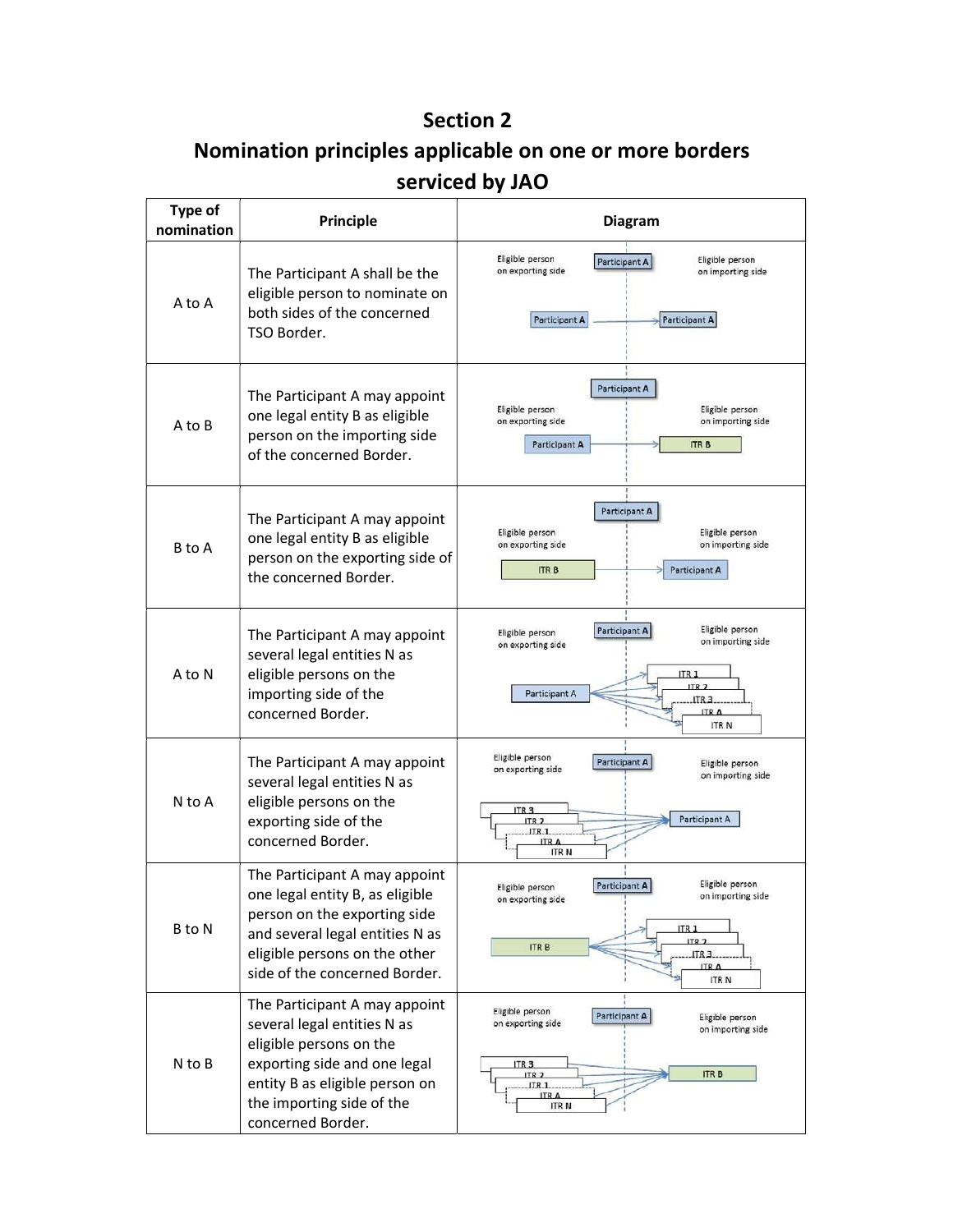| Type of<br>nomination | Principle                                                                                                                                                                                                                                                                                                      | <b>Diagram</b>                                                                                                                        |
|-----------------------|----------------------------------------------------------------------------------------------------------------------------------------------------------------------------------------------------------------------------------------------------------------------------------------------------------------|---------------------------------------------------------------------------------------------------------------------------------------|
| M to N                | PTR can be nominated by one<br>party and its counterparty(ies)<br>or split between various<br>parties subject to condition<br>that a party submitting a<br>nomination to a TSO shall be<br>eligible person on the TSO side<br>and one of two parties<br>nominating the use of PTR<br>shall be a holder of PTR. | Capacity night holder: ITR1<br><b>TSO2</b><br>TSDH<br>179.4<br>EIC ITR<br>ITR1<br><b>FTR2</b><br>EIC ITR 1<br>EIC ITR<br>ITR1<br>ITR3 |

Note: Interconnection Trade Responsible (ITR) is an eligible person as specified by ENTSO-E ECAN standard.

### 2.1 Nomination Principles applied per Bidding Zone border $1$

2.1.1 For Physical Transmission Rights with UIOSI resulting from long-term auctions following principles are applied:

| <b>Bidding Zone Border</b>                                                                                                                                             | Principle applied | Designation of eligible person                                 |
|------------------------------------------------------------------------------------------------------------------------------------------------------------------------|-------------------|----------------------------------------------------------------|
| IT>FR, AT<>CH, CH<>DE,<br>CH<>FR, BE<>GB(Nemo Link),<br>GB<>FR(Eleclink),<br>GB<>FR(IFA1+IFA2)                                                                         | A to A            | Not applicable                                                 |
| FR>ES, NL<>GB(BritNed)                                                                                                                                                 | A to B            | To the concerned TSO for B                                     |
| ES>FR                                                                                                                                                                  | B to A            | To the concerned TSO for B                                     |
| FR>IT                                                                                                                                                                  | A to N            | To the concerned TSO for N                                     |
| GR < > BG                                                                                                                                                              | A to N or N to A  | To the concerned TSO for A and N                               |
| IT>GR                                                                                                                                                                  | B to N            | To the Allocation Platform for B To<br>the concerned TSO for N |
| GR>IT                                                                                                                                                                  | B to N or N to B  | To the concerned TSO for B and N                               |
| AT<>IT, IT<>SI, CH<>IT                                                                                                                                                 | B to N or N to B  | To the Allocation Platform for B To<br>the concerned TSO for N |
| $AT < > SI$ , $HR < > SI$ ,<br>CZ<>DE(TENNET),<br>CZ<>DE(50Hertz), CZ<>PL,<br>HU<>SK, PL<>SK,<br>PL<>DE(50Hertz), HR<>HU,<br>CZ<>SK, HR<>RS, RS<>BG,<br>BG<>RO, HU<>RO | M to N            | To the concerned TSO (only<br>applicable by PSE)               |

1

 $<sup>1</sup>$  Information for borders and products where JAO S.A. perform the capacity allocation.</sup>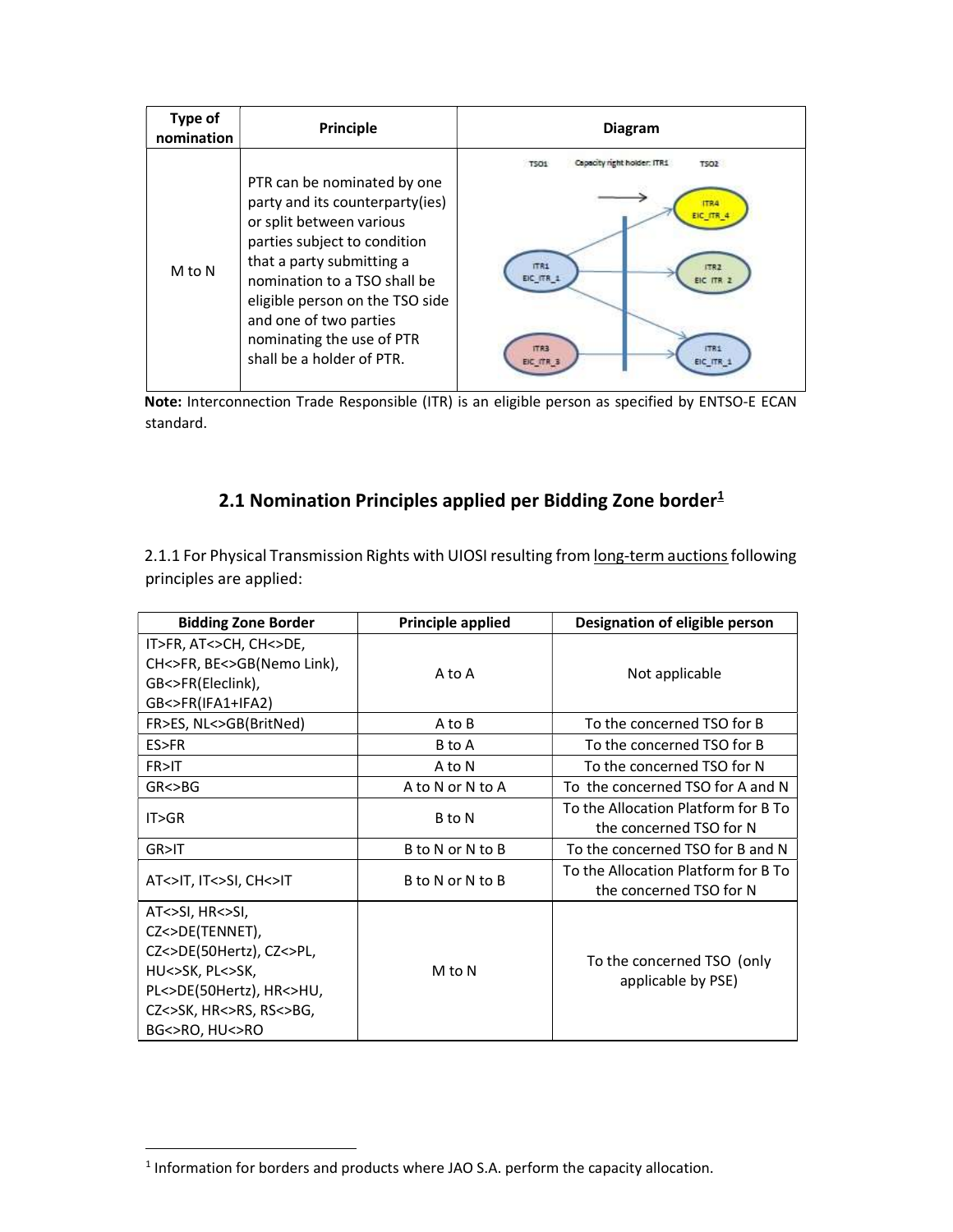2.1.2 For Physical Transmission Rights resulting from daily auctions and shadow auctions following principles are applied:

| <b>Bidding Zone Border</b>                                                                                                                                                  | <b>Principle applied</b>                                                        | Designation of eligible person                   |  |
|-----------------------------------------------------------------------------------------------------------------------------------------------------------------------------|---------------------------------------------------------------------------------|--------------------------------------------------|--|
| IT>FR, AT<>IT, AT<>CH,<br>FR<>DE, BE<>FR, FR<>CH,<br>CH<>DE, DK1<>DE, DK2<>DE,<br>AT<>DE, BE<>GB(Nemo Link),<br>GB<>FR(Eleclink),<br>GB<>FR(IFA1+IFA2), BE<>DE,<br>NO2 < DE | A to A                                                                          | Not applicable                                   |  |
| IT<>CH, IT<>SI, GR>IT, FR>IT,<br>FR>ES, NL<>GB(BritNed),<br>GR < > BG                                                                                                       | A to B                                                                          | To the concerned TSOs                            |  |
| IT>GR                                                                                                                                                                       | A to B, but B cannot have<br>more than one counterpart on<br>the exporting side | To the concerned TSOs                            |  |
| DE<>NL, BE<>NL, NO<>NL,<br>DK1 < >NL                                                                                                                                        | A to B or B to A                                                                | To the Allocation Platform                       |  |
| ES>FR                                                                                                                                                                       | B to A                                                                          | To the concerned TSO for B                       |  |
| AT<>SI, AT<>HU, AT<>CZ,<br>HR<>SI, CZ<>DE(TENNET),<br>CZ<>DE(50Hertz), CZ<>PL,<br>PL<>SK, PL<>DE(50Hertz),<br>HR<>HU, HR<>RS, RS<>BG,<br>HU<>SI, HU<>SK, CZ<>SK             | M to N                                                                          | To the concerned TSO (only<br>applicable by PSE) |  |

2.1.3 For Physical Transmission Rights resulting from intraday auctions following principles are applied:

| <b>Bidding Zone Border</b>                                                       | <b>Principle applied</b> | Designation of eligible person |
|----------------------------------------------------------------------------------|--------------------------|--------------------------------|
| IT<>FR, AT<>IT,<br>GB<>FR(Eleclink), GB<>FR<br>(IFA1+IFA2), BE<>GB(Nemo<br>Link) | A to A                   | Not applicable                 |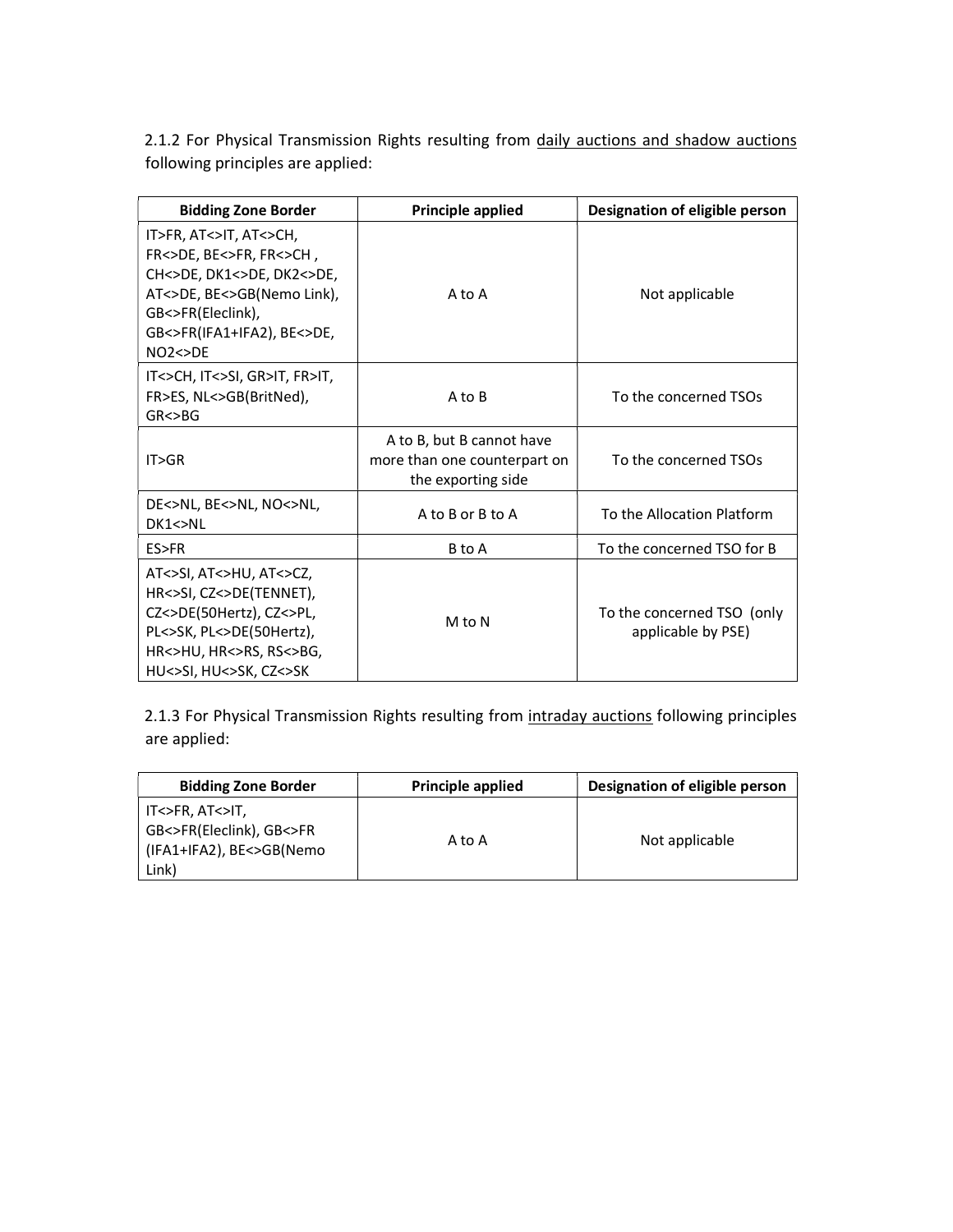## Section 3 Nomination deadlines<sup>2</sup>

| <b>Bidding Zone border</b>                          | Long-term<br>auctions | <b>Daily</b><br>auctions | <b>Intraday auctions</b>                                                  | <b>Shadow auctions</b>                                                                  |
|-----------------------------------------------------|-----------------------|--------------------------|---------------------------------------------------------------------------|-----------------------------------------------------------------------------------------|
| DK1-DE, DK2-DE,<br>AT<>DE, FR<>DE,<br>BE<>FR,BE<>DE |                       |                          |                                                                           | 15:30 D-1                                                                               |
| AT<>SI, HR<>SI                                      | 17:00 D-2             |                          |                                                                           | Normal situation: 15:30<br>D-1 (in exceptional cases<br>this is extendable)             |
| CZ<>DE(TENNET),<br>CZ<>DE(50Hertz)                  | 17:00 D-2             |                          |                                                                           | Normal situation: 14:30<br>$D-1$<br>(in exceptional cases<br>extendable till 15:30 D-1) |
| HR<>HU                                              | 17:00 D-2             |                          |                                                                           | Normal situation: 15:30<br>D-1 (in exceptional cases<br>this is extendable)             |
| CZ<>PL, PL<>SK,<br>PL<>DE(50Hertz)                  | 17:00 D-2             |                          |                                                                           | Normal situation: 14:30<br>$D-1$<br>(in exceptional cases<br>extendable till 15:30 D-1) |
| HU<>SK, CZ<>SK                                      | 17:00 D-2             |                          |                                                                           | Normal situation: 14:30<br>$D-1$<br>(in exceptional cases<br>extendable till 15:30 D-1) |
| HU > RO                                             | 08:00 D-1             |                          |                                                                           | Normal situation: 14:30<br>$D-1$<br>(in exceptional cases<br>extendable till 15:30 D-1) |
| BG<>RO                                              | 08:00 D-1             |                          |                                                                           |                                                                                         |
| NL<>DE, BE<>NL,<br>NO<>NL, DK1<>NL,<br>NO < >DE     |                       |                          |                                                                           | Normal situation: 14:00<br>$D-1$<br>(in exceptional cases<br>extendable till 15:30 D-1) |
| FR<>IT, AT<>IT                                      | 08:30 D-1             |                          | D-1 17:30 for<br>Intraday 1 Auction,<br>D 12:30 for<br>Intraday 2 Auction | 15:30 D-1                                                                               |
| S < > T                                             | 08:30 D-1             |                          |                                                                           | Normal situation: 15:30<br>D-1 (in exceptional cases<br>this is extendable)             |
| GR<>IT                                              | 08:30 D-1             |                          |                                                                           | Normal situation: 14:00<br>D-1 (in exceptional cases<br>extendable till 15:30 D-1)      |

Note: All references to time are references to CET/CEST time.

1

<sup>&</sup>lt;sup>2</sup> Information for borders and products where JAO S.A. performs the capacity allocation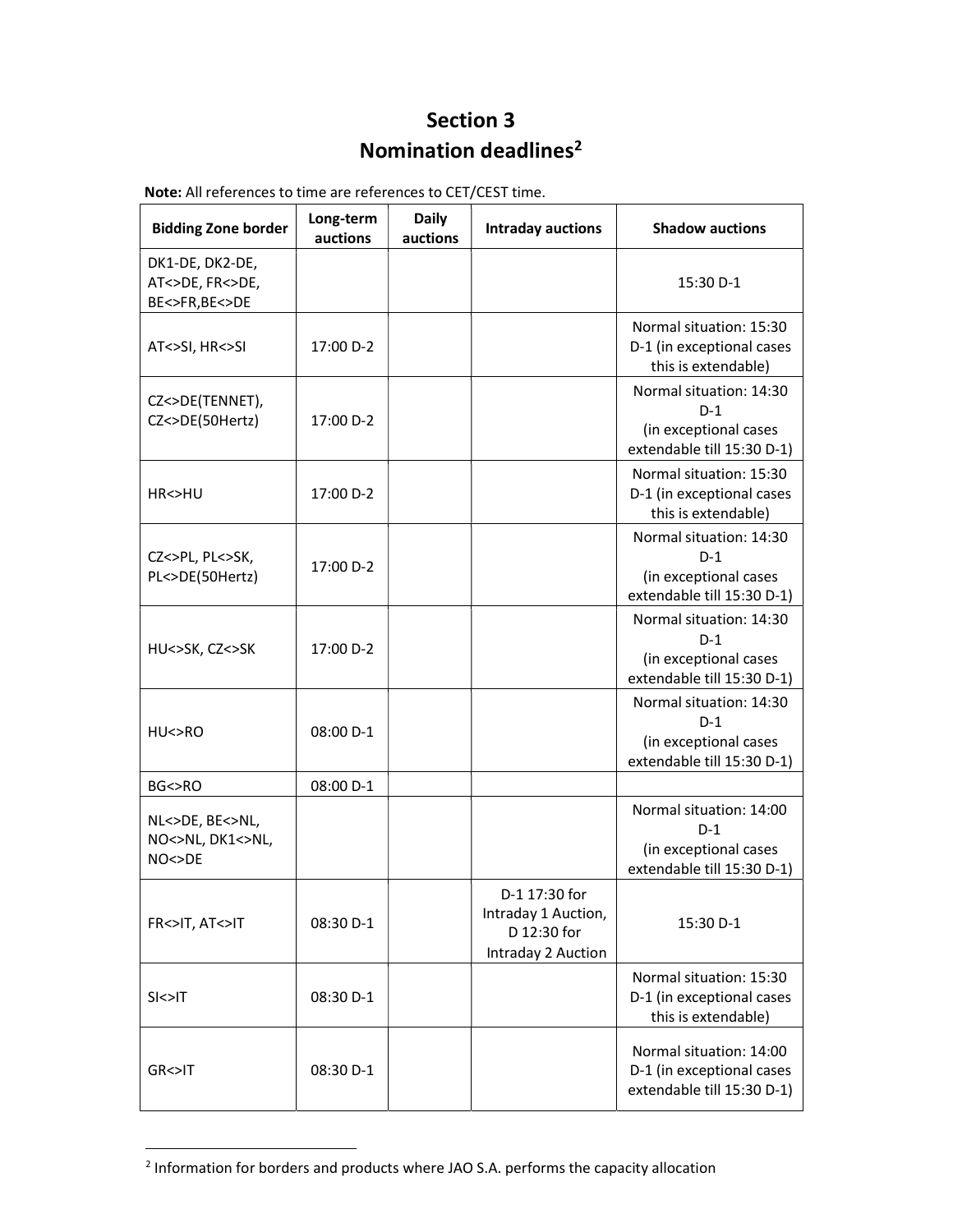| <b>Bidding Zone border</b>   | Long-term<br>auctions | <b>Daily</b><br>auctions | <b>Intraday auctions</b>                                                                | <b>Shadow auctions</b>                                                                          |
|------------------------------|-----------------------|--------------------------|-----------------------------------------------------------------------------------------|-------------------------------------------------------------------------------------------------|
| FR<>ES                       | 08:30 D-1             |                          |                                                                                         | RTE: 15:30 D-1<br>REE: 20 minutes after the<br>publication time of day-<br>ahead market results |
| GB<>FR (IFA1+IFA2)           | 09:00 D-1             | 14:00 D-1                | Please see<br>deadlines in the<br>table under<br>paragraph 3.1                          |                                                                                                 |
| SI<>HU                       |                       |                          |                                                                                         | Normal situation: 15:30<br>D-1 (in exceptional cases<br>this is extendable)                     |
| GB<>FR (ElecLink)            | 09:00 D-1             | 14:00 D-1                | Please see below<br>for details under<br>3.1                                            | Not applicable                                                                                  |
| NL<>GB (BritNed)             | 08:30 D-1             | 13:30 D-1                |                                                                                         |                                                                                                 |
| BE<>GB (Nemo Link)           | 09:00 D-1             | 14:00 D-1                | Hourly<br>nomination gates<br>closing at 70<br>minutes before<br>delivery               |                                                                                                 |
| GR < > BG                    | 08:00 D-1             |                          |                                                                                         | Normal situation: 14:00<br>D-1 (in exceptional cases<br>extendable till 15:30 D-1)              |
| AT<>CH, HR<>RS,<br>RS < BG   | 08:00 D-1             | 14:30 D-1                |                                                                                         |                                                                                                 |
| CH<>DE, FR<>CH,<br>CH < > II | 08:30 D-1             | 14:30 D-1                | D-1 22:35 for ID1<br>on the CH-IT<br>borders<br>D 10:35 for ID2 on<br>the CH-IT borders |                                                                                                 |

#### 3.1 Nomination deadlines for GB<>FR intraday auctions:

| Eleclink                          |                                                                                    |                                                   |                                                 |  |  |  |
|-----------------------------------|------------------------------------------------------------------------------------|---------------------------------------------------|-------------------------------------------------|--|--|--|
| <b>Operational hours</b><br>(CET) | <b>Auctioned in</b>                                                                | Relevant<br><b>Nomination</b><br><b>Gate Open</b> | <b>Relevant Nomination</b><br><b>Gate Close</b> |  |  |  |
| $00:00 - 14:00$                   | <b>ID Auction 1: Auction</b><br>specification published                            | 17:00 D-1                                         | 21:00 D-1                                       |  |  |  |
| $06:00 - 14:00$                   | no later than 15min<br>before auction start.<br>Start: 15:40 D-1<br>End: 16:10 D-1 | 02:20 D                                           | 03:00 D                                         |  |  |  |
| $11:00 - 14:00$                   |                                                                                    | 07:20 D                                           | 08:00 D                                         |  |  |  |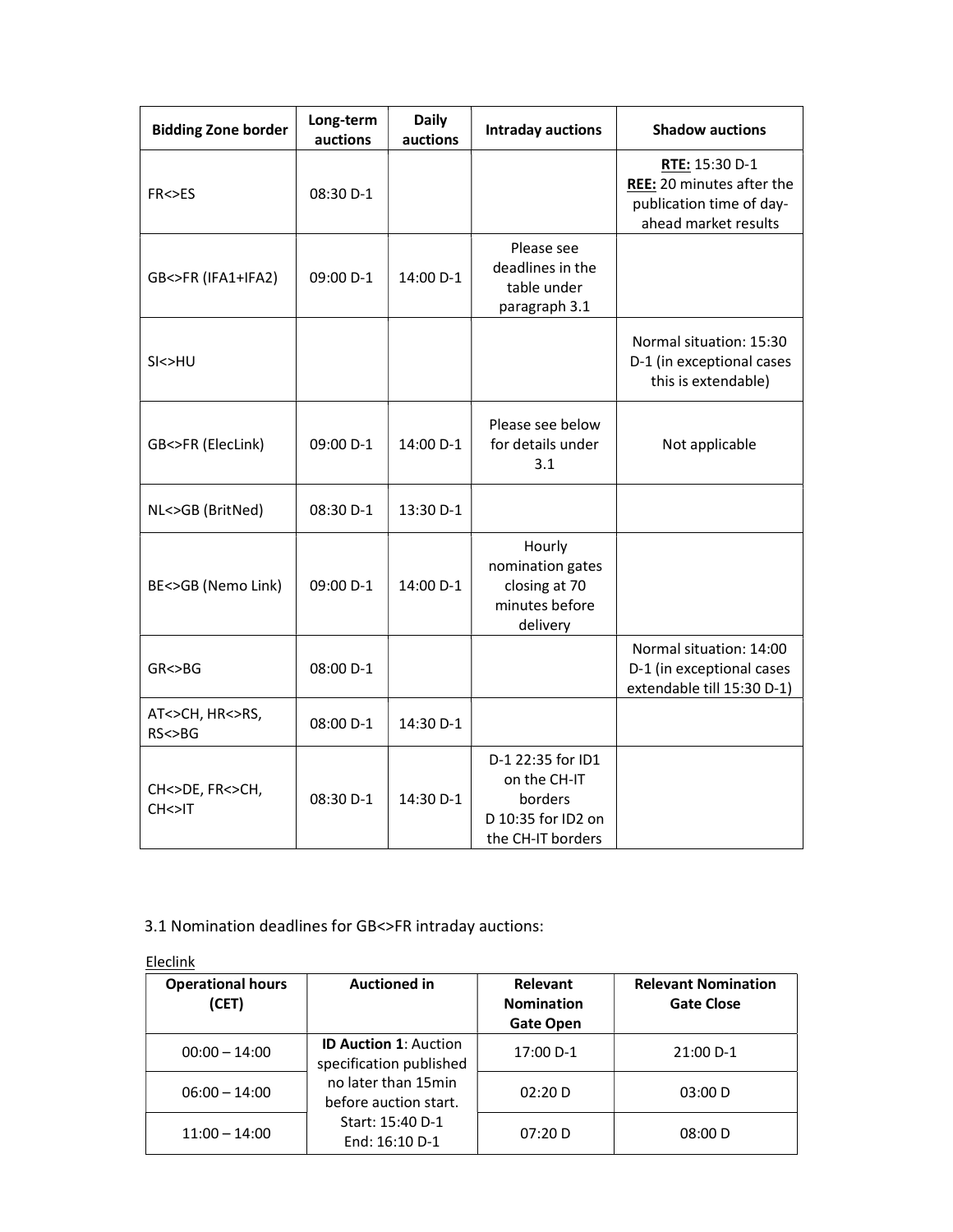| <b>Operational hours</b><br>(CET) | <b>Auctioned in</b>                                                                                                                       | <b>Relevant</b><br><b>Nomination</b><br><b>Gate Open</b> | <b>Relevant Nomination</b><br><b>Gate Close</b> |
|-----------------------------------|-------------------------------------------------------------------------------------------------------------------------------------------|----------------------------------------------------------|-------------------------------------------------|
| $14:00 - 24:00$                   | <b>ID Auction 2: Auction</b><br>specification published<br>no later than 15min<br>before auction start.<br>Start: 09:20 D<br>End: 09:50 D | 11:20 D                                                  | 11:00 D                                         |
| $17:00 - 24:00$                   |                                                                                                                                           | 13:20 D                                                  | 14:00 D                                         |
| $20:00 - 24:00$                   |                                                                                                                                           | 16:20 D                                                  | 17:00 D                                         |

IFA1

| <b>Operational</b><br>hours (CET) | <b>Auctioned in</b>                                                                                  | Relevant<br><b>Nomination</b><br><b>Gate Open</b> | <b>Relevant Nomination</b><br><b>Gate Close</b> |
|-----------------------------------|------------------------------------------------------------------------------------------------------|---------------------------------------------------|-------------------------------------------------|
| 00:00-07:59                       | ID Auction 1<br>Spec. published anytime up to<br>Start<br>Start 19:15 D -1<br>End 19:45 D-1          | 19:55 D-1                                         | 22:45 D-1                                       |
| 01:00-07:59                       |                                                                                                      | 22:55 D-1                                         | 23:45 D-1                                       |
| 02:00-07:59                       |                                                                                                      | 23:55 D-1                                         | 00:45 D                                         |
| 03:00-07:59                       |                                                                                                      | 00:55 D                                           | 01:45 D                                         |
| 04:00-07:59                       |                                                                                                      | 01:55 D                                           | $02:45$ D                                       |
| 05:00-07:59                       |                                                                                                      | 02:55 D                                           | 03:45 D                                         |
| 06:00-07:59                       |                                                                                                      | 03:55 D                                           | 04:45 D                                         |
| 07:00-07:59                       |                                                                                                      | 04:55 D                                           | 05:45 D                                         |
| 08:00-15:59                       | <b>ID Auction 2</b><br>Spec. published anytime up to<br><b>Start</b><br>Start 05:15 D<br>End 05:45 D | 05:55 D                                           | 06:45 D                                         |
| 09:00-15:59                       |                                                                                                      | 06:55 D                                           | 07:45 D                                         |
| 10:00-15:59                       |                                                                                                      | 07:55 D                                           | 08:45 D                                         |
| 11:00-15:59                       |                                                                                                      | 08:55 D                                           | 09:45 D                                         |
| 12:00-15:59                       |                                                                                                      | 09:55 D                                           | 10:45 D                                         |
| 13:00-15:59                       |                                                                                                      | 10:55 D                                           | 11:45 D                                         |
| 14:00-15:59                       |                                                                                                      | 11:55 D                                           | 12:45 D                                         |
| 15:00-15:59                       |                                                                                                      | 12:55 D                                           | 13:45 D                                         |
| 16:00-19:59                       | <b>ID Auction 3</b><br>Spec. published anytime up to<br><b>Start</b><br>Start 13:15 D<br>End 13:45 D | 13:55 D                                           | 14:45 D                                         |
| 17:00-19:59                       |                                                                                                      | 14:55 D                                           | 15:45 D                                         |
| 18:00-19:59                       |                                                                                                      | 15:55 D                                           | 16:45 D                                         |
| 19:00-19:59                       |                                                                                                      | 16:55 D                                           | 17:45 D                                         |
| 20:00-23:59                       | ID Auction 4<br>Spec. published anytime up to<br>Start<br>Start 17:15 D<br>End 17:45 D               | 17:55 D                                           | 18:45 D                                         |
| 21:00-23:59                       |                                                                                                      | 18:55 D                                           | 19:45 D                                         |
| 22:00-23:59                       |                                                                                                      | 19:55 D                                           | 20:45 D                                         |
| 23:00-23:59                       |                                                                                                      | 20:55 D                                           | 21:45 D                                         |